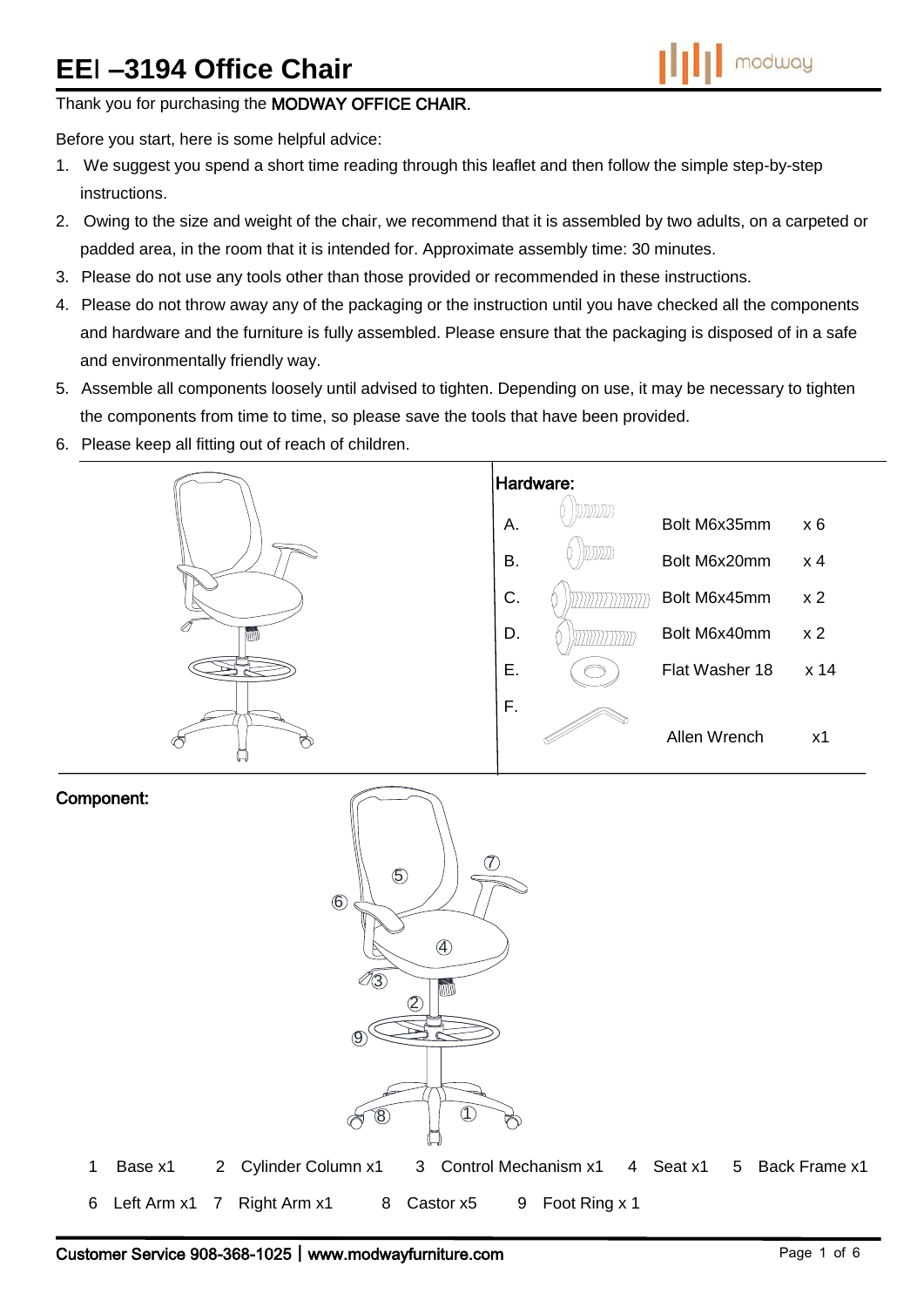# **EE**I **–3194 Office Chair**

# **STEP 1:**

Please put **Base (1)** on a carpeted or padded surface.

Insert 1 piece of **Castor (8)** into the **Base (1)** as shown by hand. Repeat the same steps for the remaining 4 pieces of **Castors (8)**.



### **STEP 2:**

Carefully turn over the assembled base from step 1.

Insert the **Cylinder Column (2)** and **Round casing (9)** as shown.

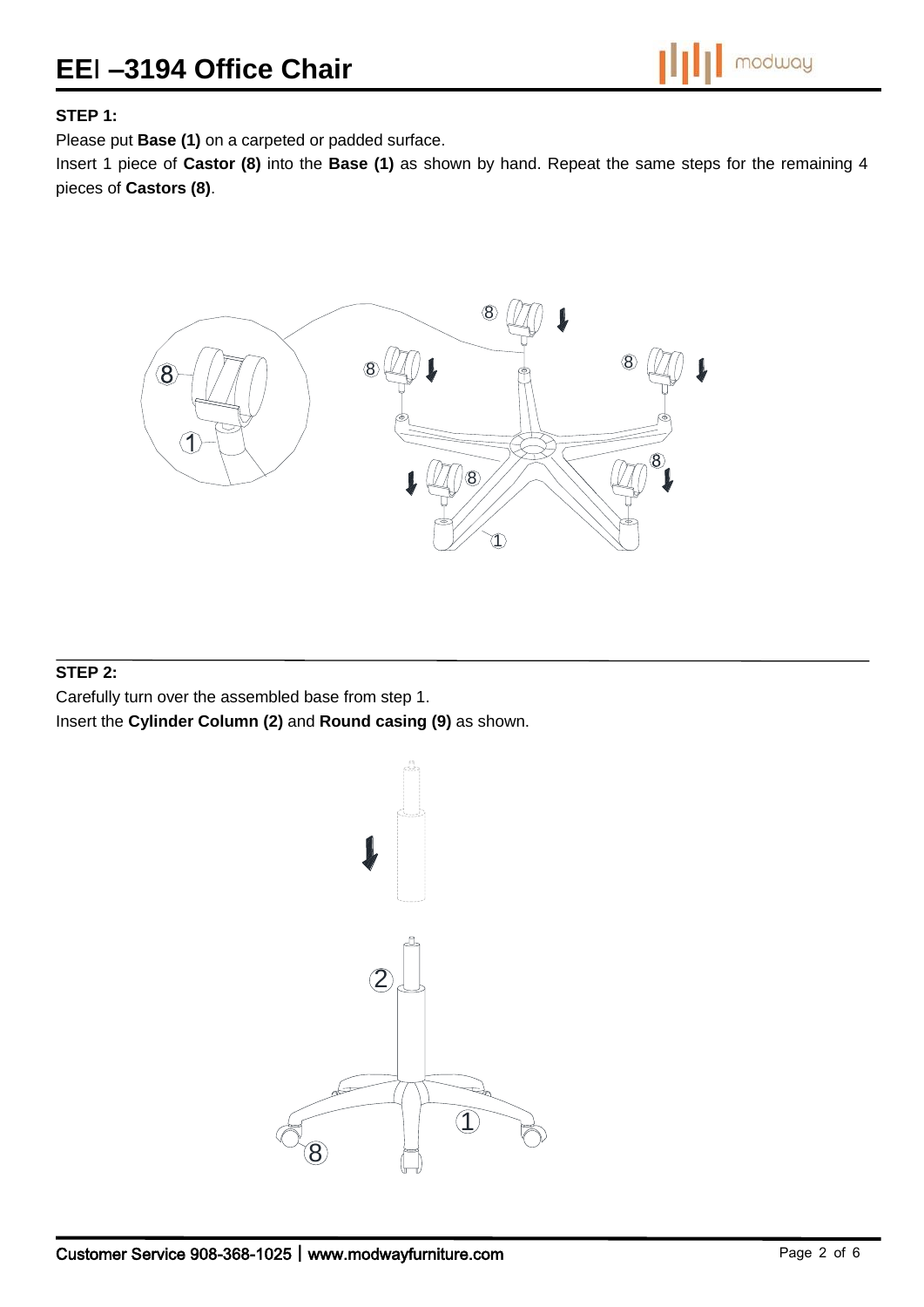# **EE**I **–3194 Office Chair**



### **STEP 3:**

Insert the **Foot Ring (9)** into the assembled **Cylinder Column (2)** at your desired height. But at least one inch from the top of the outer circle of **Cylinder Column (2)**.

Tighten the knob by hand on the **Foot Ring (9)** and follow the direction of the arrow as shown.





# **STEP 4:**

Attach **Left Arm (6)** and **Right Arm (7)** to the back of **Seat (4)** by using 6 pieces of **Bolts (A)** with 6 pieces of **Flat Washers (E)** as shown.

Tighten **Bolts (A)** by using **Allen Wrench (F)** as shown.

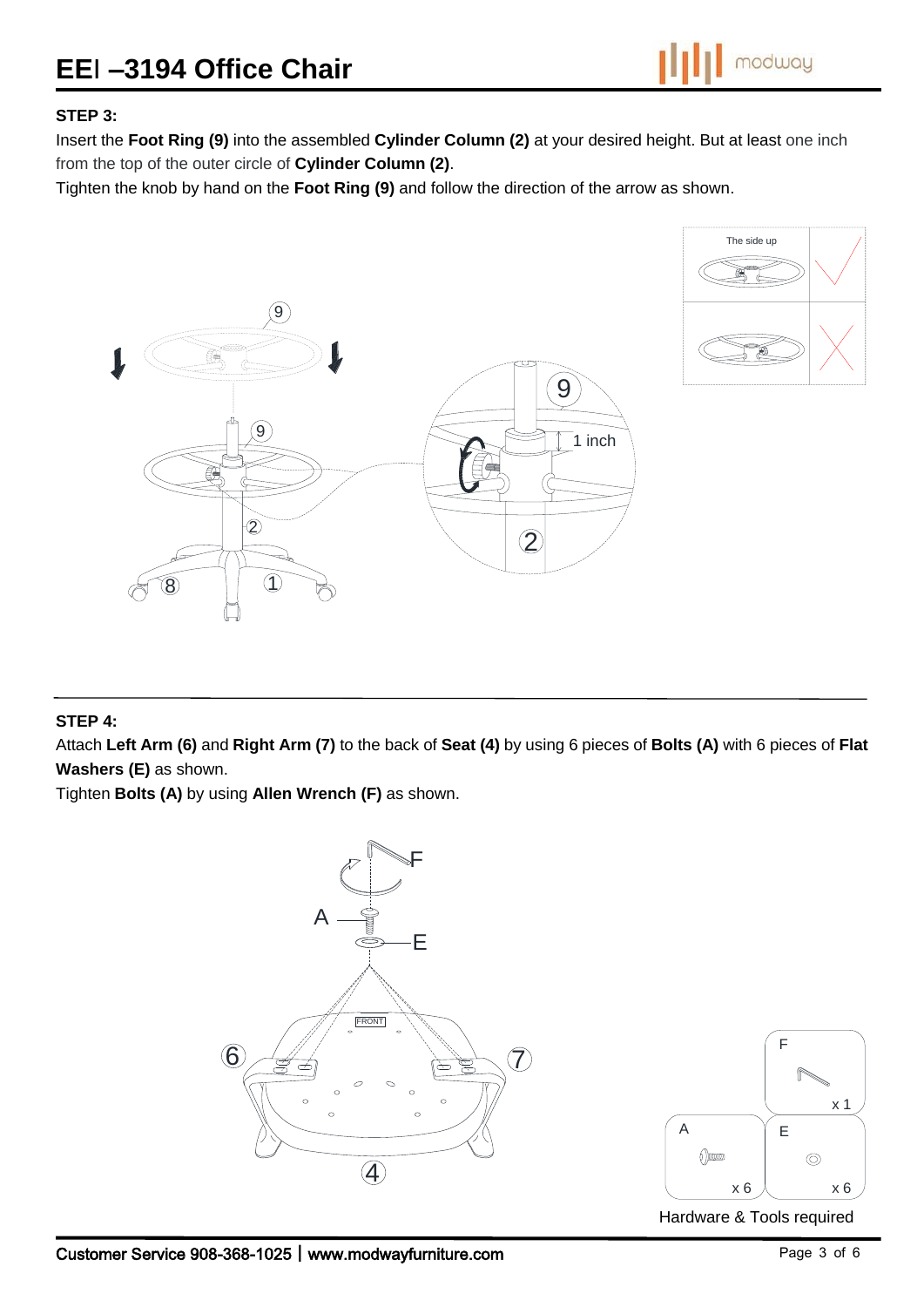

# **STEP 5:**

Attach **Control Mechanism (3)** to the **Seat (4)** by using 4 pieces of **Bolts (B)** and 4 pieces of **Flat Washers (E)** as shown. Tighten **Bolts (B)** by using **Allen Wrench (F)** as shown.



#### **STEP 6:**

Attach assembly unit to the **Seat (4)** by using 2 pieces of **Bolts (C)&(D)** and 4 pieces of **Flat Washers (E)** as shown.

Tighten **Bolts (C)&(D)** by using **Allen Wrench (F)** as shown.





Hardware & Tools required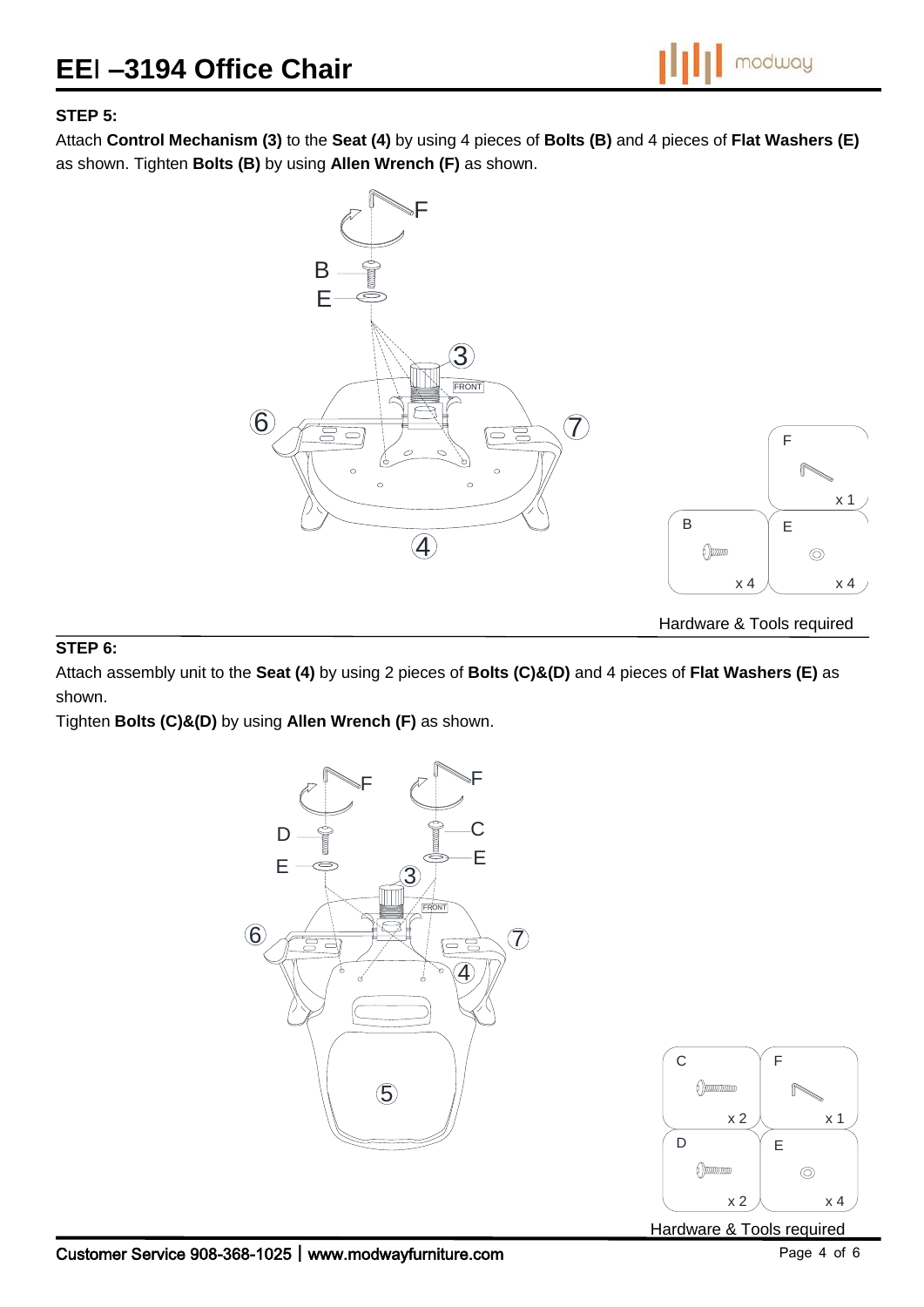

# **STEP 7:**

Insert **Control Mechanism (3)** into the **Cylinder Column (2)** as shown.

Assembly is completed. Your office chair is ready to be used now!



## **STEP 8:**

Assembly is completed. Your office chair is ready to be used now!